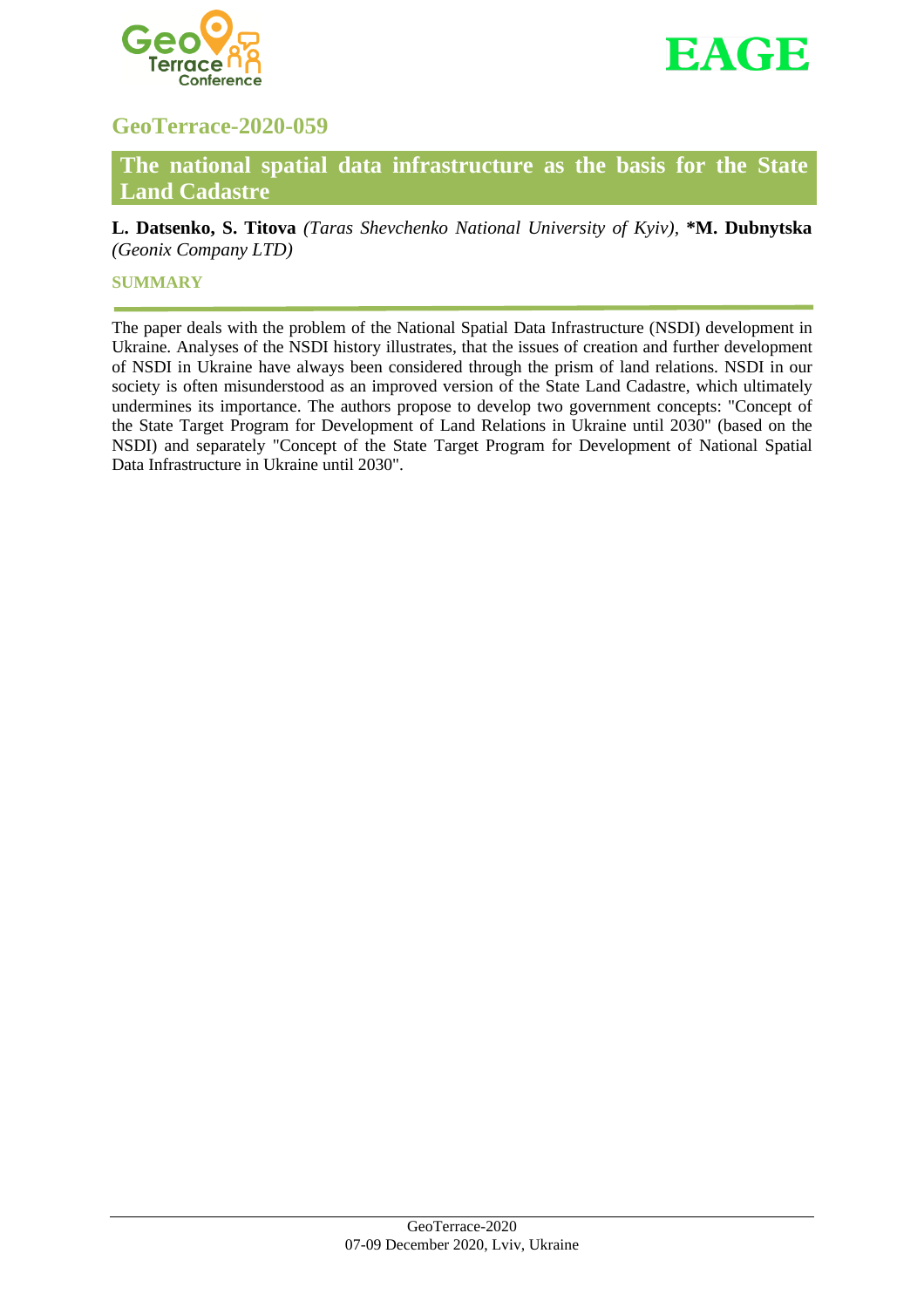



## **Introduction**

The main aims of the National Spatial Data Infrastructure (hereinafter – NSDI) are meeting the growing needs of society in all types of geographical information, as well as improving the use of geospatial data and GIS technologies in the context of sustainable development of society. It is not only an important element of public administration but also mandatory condition on the path of European integration of our country. In particular, Directive 2007/2/EC of the European Parliament and of the Council of Europe, adopted on 14 March 2007, establishes that the Infrastructure for Spatial Information in the European Community (INSPIRE) is based on the spatial data infrastructures created and operated by the member states of the European Union (European Parliament and Council, 2007). So, national spatial data infrastructures have to meet certain criteria in order to be integrated into the pan-European system.

# **Investigation**

The scientific community began working on the creation of a national infrastructure of geospatial data in Ukraine in 1991, but true developments appeared in 2005 (Karpinsky, Lyashchenko, 2006). As a result, the Cabinet of Ministers of Ukraine approved the Concept of the draft Law of Ukraine "On the National Spatial Data Infrastructure" on 2007, November 21, but it did not go further. Among the main reasons that made it impossible to create NSDI at that time were the lack of a single coordinate system and consolidated information about real world objects, the low demand for spatial information in society.

In 2013 with the introduction of the National Cadastral System a systematic work on the NSDI creation began. In the same year, 2013, a pilot project was implemented to establish an NSDI in the Fastiv district of Kyiv region, the results of which formed the basis of the first draft Law of Ukraine "On Spatial Data Infrastructure" (Cabinet of Ministers of Ukraine, 2014).

In September 2015, the work on the project "Creation of the National Infrastructure of Geospatial Data in Ukraine" began. The donor of the project is the Government of Japan through the Japan International Cooperation Agency (JICA). The beneficiary of the project is the State Service of Ukraine for Geodesy,Cartography and Cadastre(StateGeoCadastre), while the recipient is the State Center for State Land Cadastre. The contractors are consulting companies "Kokusai Kogyo Ltd" and "PASCO Corporation". And in 2018, the StateGeoCadastreand the JICA presented a prototype of the National Spatial Data Infrastructure, which was created on the territory of 12 sq.km in Vinnytsia region. The prototype is a single cartographic basis with consolidated both basic and profile data groups, in particular, coordinates, boundaries of administrative-territorial organization, hydrographic objects, settlements and road network, industrial, agricultural and socio-cultural areas, objects, highways, railways, land plots in the specified territory. All data and their combinations are available online (StateGeoCadastre, 2018).

While the work on the technical side of the NSDI has been carried out by the StateGeoCadastrefor seven years, the legal basis for this was created with the adoption on April 13, 2020 of the Law of Ukraine "On National Infrastructure of Geospatial Data" (Verkhovna Rada of Ukraine, 2020). The Law will come into force at the beginning of 2021, and by that time the relevant bylaws that will regulate the establishment and operation of the NSDI should be developed.

The model of NSDI functioning in Ukraine was published by O. Maliuk in 2018, but since then the situation has undergone some changes (Maliuk, 2018). The modern and refined scheme of NSDI functioning in Ukraine is given in Fig. 1.

Historically, the State Committee for Land Resources of Ukraine took care of the national spatial data infrastructure. Later it was reorganized into the State Agency for Land Resources of Ukraine, and then into the State Service of Ukraine for Geodesy, Cartography and Cadastre. Because of the specifics of this body of state executive power, the issues of creation and further development of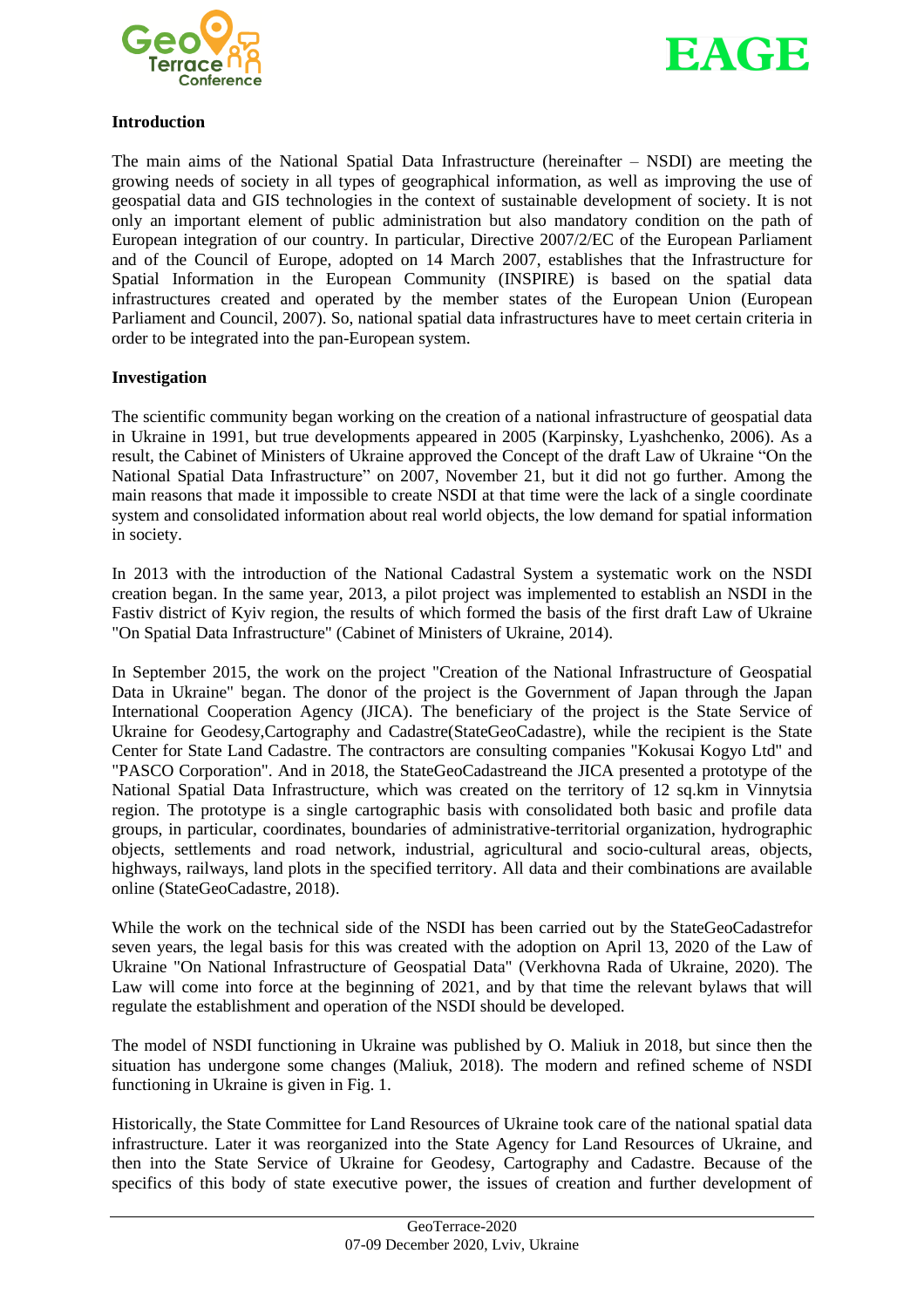



NSDI in Ukraine have always been considered through the prism of land relations. Even now, NSDI in our society is often misunderstood as an improved version of the State Land Cadastre, which ultimately undermines its importance.



*Figure 1The model of NSDI functioning in Ukraine*

A clear illustration of this approach is the Concept of the State Targeted Program for the Development of Land Relations and National Spatial Data Infrastructure in Ukraine until 2030. This Concept is currently under public discussion and its provisions should be considered in more detail (StateGeoCadastre, 2020). The proposed Concept is devoted mainly to the program of land relations development. In the definition of "Problems to be solved by the Program", after a detailed justification of the priorities of state policy in the field of land relations, only at the end of the text states: "In addition, there is a need for comprehensive solutions to improve the production system, updating, processing, storage, supply and use of geospatial data in various spheres of public life, expanding the market of modern geographic information products and geographic information services, integration into global and European geospatial data infrastructure through the introduction and development of national geospatial data infrastructure".

That is, the National Spatial Data Infrastructure (NSDI) is the last and not the priority in this document, is not its basis. Despite the fact that the Law of Ukraine "On the National Spatial Data Infrastructure" clearly states that NSDI is aimed at ensuring effective decision-making by public authorities and local governments, meeting the needs of society in all types of geographical information (Verkhovna Rada of Ukraine, 2020).

In addition, Article 20 of the Law of Ukraine "On topographic, geodetic and cartographic activities" states that "The use of geodetic and cartographic data in electronic form is carried out through geoportals:

- State Geodetic Network;
- topographic databases;
- national spatial data infrastructure.

The State Geodetic Network and topographic databases are the geodetic and cartographic basis for the State Land Cadastre, Urban Planning and Other Cadasters" (Verkhovna Rada of Ukraine, 1999).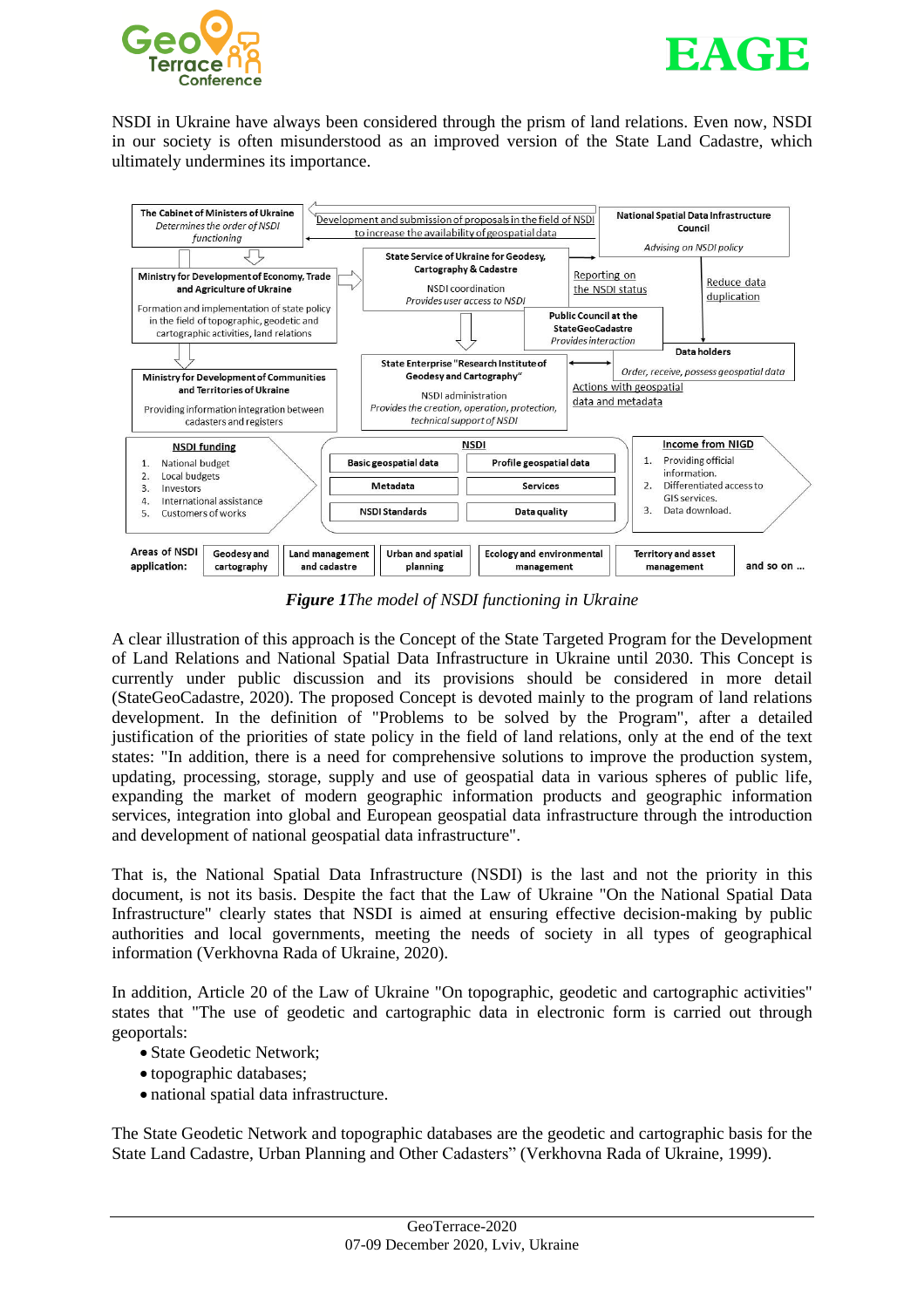



At the same time, Article 36 of the Law of Ukraine "On Topographic, Geodetic and Cartographic Activities" defines the requirements for the publication of information of the State Land Cadastre. In particular, the cartographic basis, index cadastral maps (plans) and information of the State Land Cadastre provided by the Law are subject to promulgation. At the same time, the possibility of anonymous viewing, copying and printing of information should be provided on a publicly available and free basis (Verkhovna Rada of Ukraine, 1999).

The Law of Ukraine "On National Infrastructure of Geospatial Data", in order to establish a unified state policy on the NSDI development and operation, eliminate duplication of work and state budget expenditures for the creation of geospatial data at all levels of state and local government, amends the Code Of Ukraine on administrative offenses (Article 51-4 "Violation of rights to spatial data and metadata" is added). It should be noted that this Law amends the Subsoil, Land, Water and Forest Codes of Ukraine, Laws of Ukraine "On Topographic, Geodetic and Cartographic Activities", "On the State Land Cadastre", "On the Nature Reserve Fund of Ukraine", "On radioactive waste management", "On local self-government in Ukraine", "On topographic, geodetic and cartographic activities", "On flora" and other legislative acts (Verkhovna Rada of Ukraine, 2020).

It is obvious that the State Land Cadastre is the final geoinformation product, while the National Spatial Data Infrastructure is the basis for its creation. NSDI is a set of unified regional, sectoral and intersectoral information systems based on GIS technologies, use and produce unified geographic information resources using a single digital topographic and geodetic basis and a single system of technical regulations, standards, classifiers and data codifiers. And the basic sets of geospatial data are the core of geoinformation resources of the infrastructure, by which spatially and thematically combine all other geospatial and non-geospatial (attributive, profile, thematic) data.

## **Conclusions**

Based on the above, we emphasize that combining into one target program for the development of land relations and the national spatial data infrastructure narrows the subject area of NSDI, which, in fact, applies to the whole complex of territorial management works, not just land relations. Land relations are only one of the areas of use of the national spatial data infrastructure, and their integration devalues the idea of NSDI. Summing up, in our opinion, two government concepts should be developed: "Concept of the State Target Program for Development of Land Relations in Ukraine until 2030" (based on the NSDI) and separately "Concept of the State Target Program for Development of National Spatial Data Infrastructure in Ukraine until 2030".

# **References**

- Cabinet of Ministers of Ukraine. (2014, April). *A pilot project to create a National Spatial Data Infrastructure has been presented in Washington*. <https://www.kmu.gov.ua/news/247172207>
- *Infrastructure for Spatial Information in the European Community (INSPIRE) 2007* (EP) (EU). [https://eur-lex.europa.eu/legal-content/EN/ALL/?uri=CELEX%](https://eur-lex.europa.eu/legal-content/EN/ALL/?uri=CELEX%2525) 3A32007L0002
- Karpinsky, Yu.O., Lyashchenko, A.A. (2006) Strategy of national spatial data infrastructure in Ukraine formation. The StateGeoCadastre, the Research Institute of Geodesy and Cartography.
- Maliuk, O. (2018) Development of national infrastructure of geodata in Ukraine. *Modern achievements of geodetic science and production*, ІІ (36), 14-17. [http://ena.lp.edu.ua:8080/bitstream/ntb/44974/2/2018v2\\_\\_36\\_\\_Maliuk\\_O](http://ena.lp.edu.ua:8080/bitstream/ntb/44974/2/2018v2__36__Maliuk_O%20Development_of_national_infrastructure_14-17.pdf) [Development\\_of\\_national\\_infrastructure\\_14-17.pdf](http://ena.lp.edu.ua:8080/bitstream/ntb/44974/2/2018v2__36__Maliuk_O%20Development_of_national_infrastructure_14-17.pdf)
- *On topographic, geodetic and cartographic activities 1999* (VRU) (Ukr.) <https://zakon.rada.gov.ua/laws/show/353-14#Text>